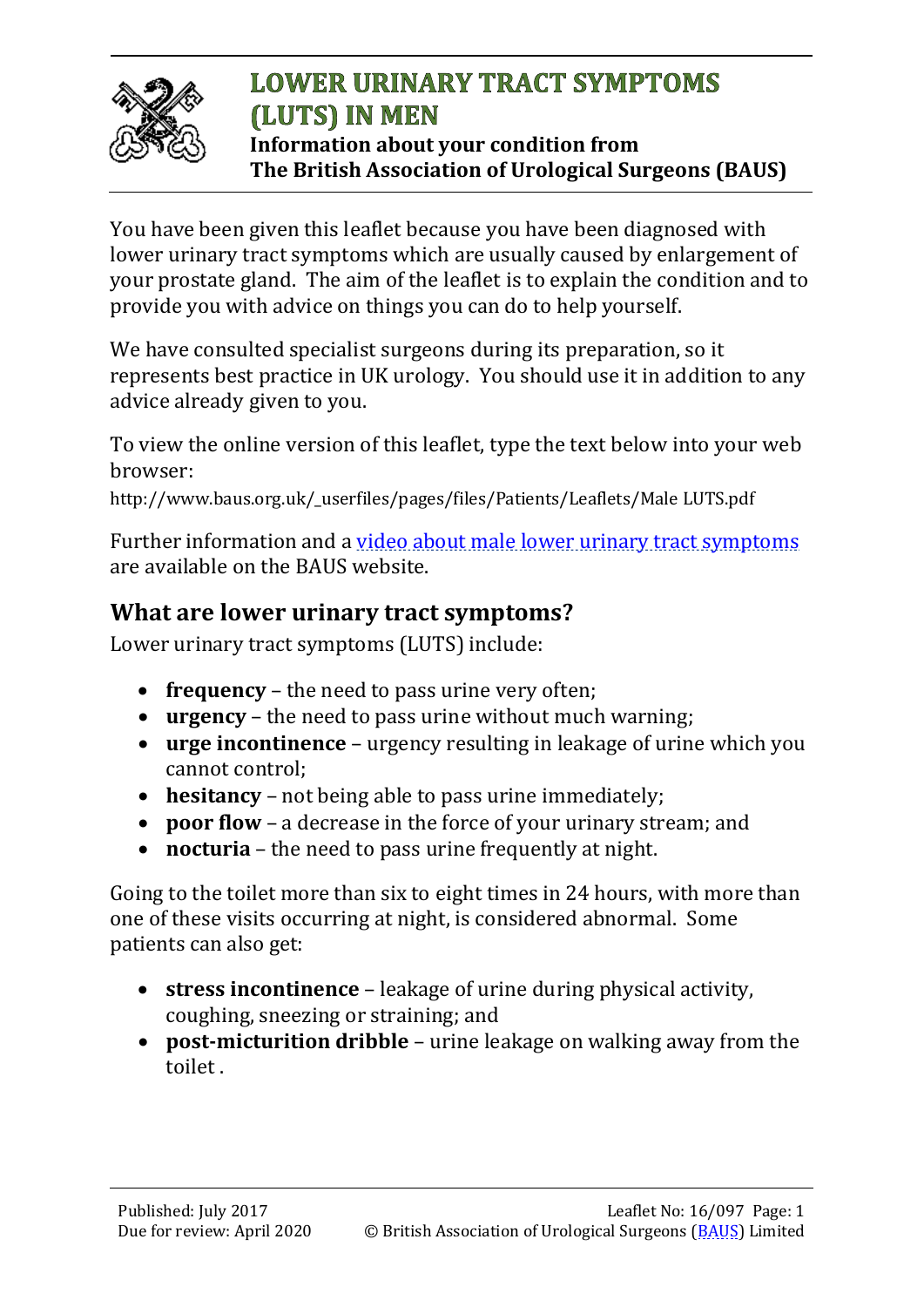# **How does the bladder normally work?**

Your kidneys filter blood continuously and produce urine which is stored in your bladder. The bladder has two main functions:

- it stores urine until you are able to go to the toilet; and
- it expels urine when you are ready to do so.

Your bladder will normally hold 300 to 500 ml before you feel the urge to pass urine. After you feel this urge, you can still hold more, giving you time to reach the toilet. When you are ready to pass urine, you can relax your pelvic floor and contract your bladder to push the urine out. Any of these stages can be affected by LUTS.

At the bottom of the bladder, your prostate gland sits around your urethra (waterpipe). If you are over 60 years old and your prostate gland is enlarged, it may partially block the urethra, giving rise to LUTS. If you have any of the symptoms above, you should talk to your your GP, so that he/she can discuss your symptoms, examine your prostate and suggest treatment if needed.



Your chance of getting LUTS increases with age, as shown in this graph:

# **What should I be drinking?**

A daily fluid intake of **1.5 to 2 litres** is recommended; this is equivalent to between five and seven mugs of liquid.

You can drink tea, coffee & alcohol in moderation, but most of your fluid intake should be water or squash. We recommend that you drink a glass of water before going to bed, and on getting up in the morning.

Caffeine can act as a bladder irritant. If you have symptoms of frequency and urgency, you should try caffeine-free products. Drink water or fruit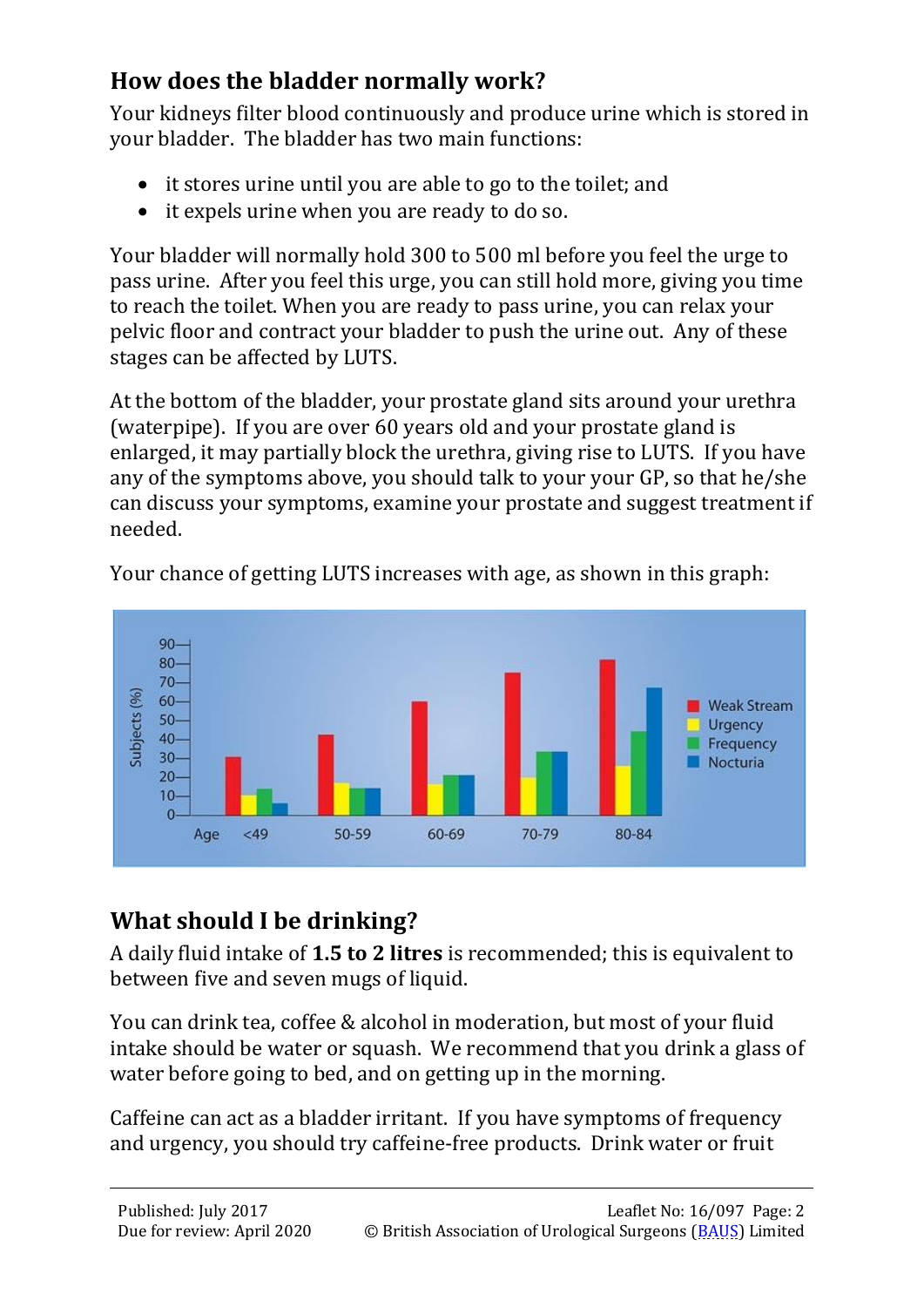squash instead of caffeinated drinks (tea, coffee, chocolate, Red Bull, Lucozade or cocoa). You should reduce your caffeine intake gradually (over a fortnight or so) to prevent withdrawal symptoms.

Large volumes of fluid over a short time, especially fizzy drinks, can cause rapid filling of your bladder, frequency and urgency. You should space your drinks evenly throughout the day.

Ideally, your urine should be a light straw colour (like champagne or white wine). Very dark or strong-smelling urine is too concentrated, and suggests you should drink more. If your urine is colourless, with no smell, you may be drinking too much. During hot weather, air travel, after exercising and during illness you need to drink more.



The table below indicates some drinks and foods together with the effect they may have on your bladder:

| Good                 | <b>Possible irritants</b> | <b>Bad</b>   |
|----------------------|---------------------------|--------------|
| Water                | Caffeinated drinks        | Fizzy drinks |
| Decaffeinated drinks | Grapefruit juice          | Alcohol      |
| Squashes & cordials  | Spicy food                |              |
| Cranberry juice 1    | Strong tea & coffee       |              |

### **Are there any drugs that can help?**

Yes. Your GP can prescribe tablets to help with your urgency or urge incontinence, and to treat prostate enlargement.

If you take diuretics (water tablets), these make you go to the toilet more often than normal and can worsen your symptoms. It is important that you carry on taking any prescribed drugs but, if you find they are causing you great difficulty, you should consult your GP.

# **Are there any habits I should adopt or avoid?**

You should avoid going to the toilet "just in case" and do not strain to empty your bladder or bowels. Good habits to adopt are:

 $\overline{a}$ **<sup>1</sup>** Cranberry juice should be limited to 400 ml per day, and should be avoided if you have interstitial cystitis or are taking warfarin to thin your blood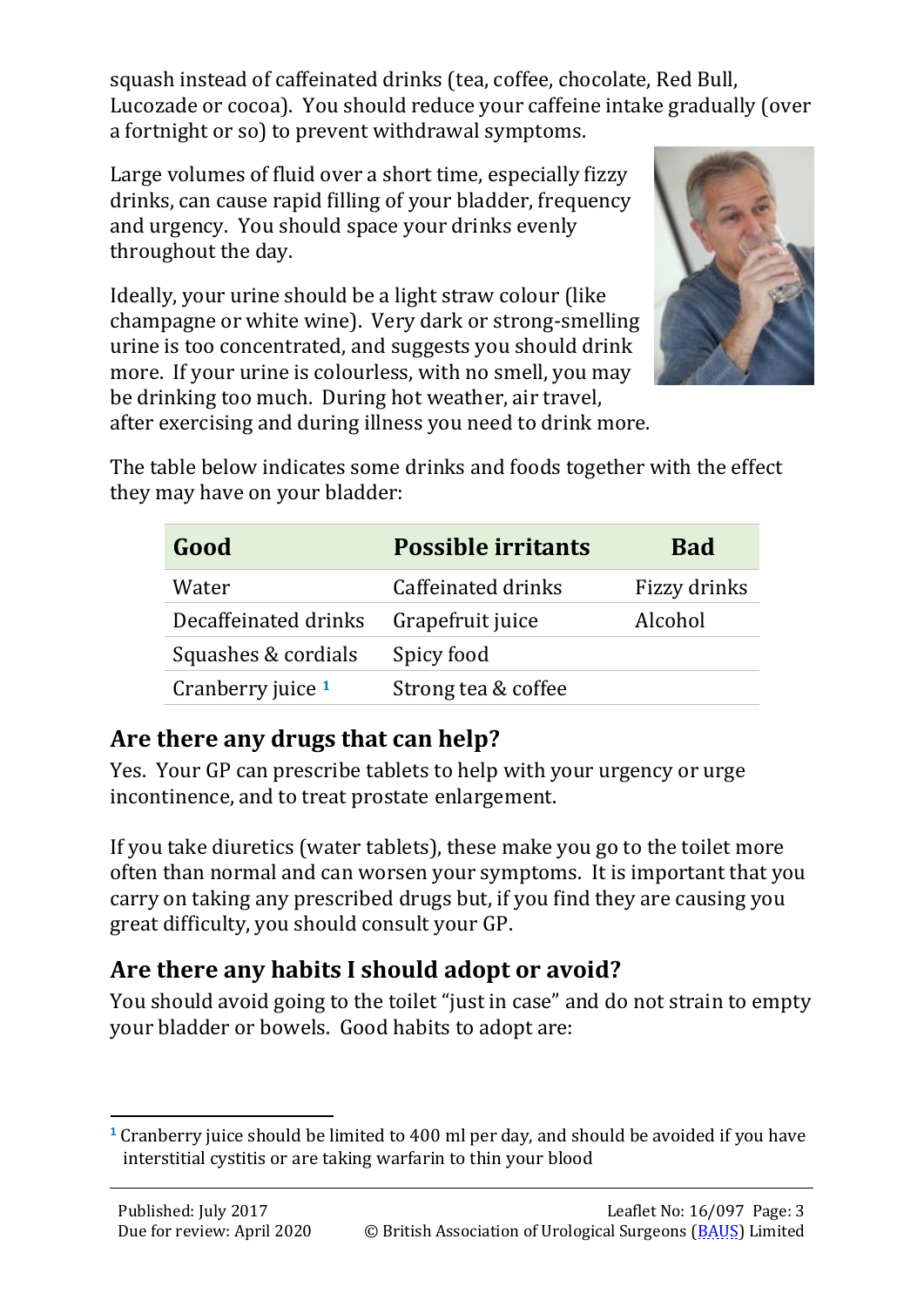- **allow your bladder time to empty properly** wait a few seconds, then try to empty more;
- **do not drink before you go to bed** if you are troubled by getting up to pass urine at night; and
- **only have a few sips of water at night**  if you wake up needing a drink.

## **Can I do exercises to control my bladder symptoms?**

Yes, **[bladder training](http://www.baus.org.uk/_userfiles/pages/files/Patients/Leaflets/Bladder%20training.pdf)** will probably help you by "re-educating" your bladder to hold a greater amount of urine.

It is used to treat frequency, urgency and urge incontinence due to an overactive or unstable bladder. Some people with these symptoms get into the habit of passing urine "just in case", and the bladder can then "get used" to holding smaller volumes.

You must learn to control your bladder rather than allowing it to control you. When you feel the urge to pass urine, tell yourself that you are not going to go. Try to distract yourself for five to 15 minutes (use whatever method works best for you). If you do this every time you want to pass urine, you should find, after a week or so, that your urgency reduces.



The following week, do the same thing but now delay passing urine by a further five to 15 minutes. Your bladder will gradually learn to hold more, and your symptoms will slowly improve. Be persistent and remember that your bladder, like any other muscle in the body, may need several months' of re-training to reach its full potential.

# **Do pelvic floor exercises help?**

Yes. If you do **[pelvic floor exercises](http://www.baus.org.uk/_userfiles/pages/files/Patients/Leaflets/Pelvic%20floor%20XS%20male.pdf)**, this can also help reduce your urgency. If you sit or stand still when you get the urge, this will also help you concentrate on tightening your pelvic floor muscles.

The pelvic floor has several functions:

- **it supports your pelvic organs and abdominal contents** especially when you are standing or exercising;
- **it supports your bladder to help stop leakage** sometimes the muscles need to work gently and sometimes (such as when you cough, sneeze or strain) they must work harder - if they are not working effectively, you may suffer from urinary incontinence; and
- **it controls wind and allows you to "hold on" with your bowels.**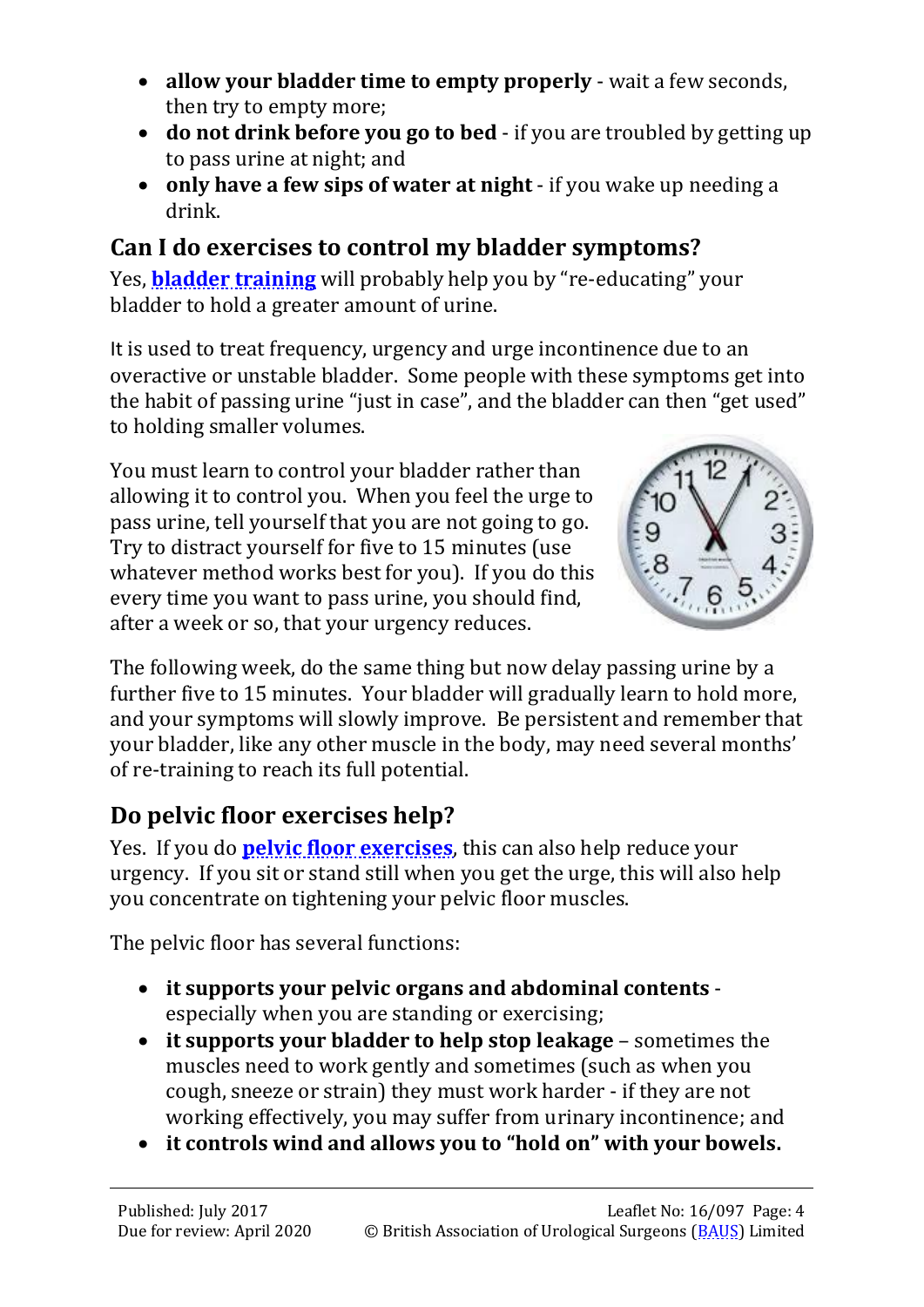The sphincter (valve) muscles which close your bladder neck can be damaged by prostate surgery. If this happens, your pelvic floor muscles become very important in maintaining continence. You can also contract your pelvic floor muscles after emptying your bladder to prevent postmicturition dribble.

## **Are there any other important points?**

#### **Avoid constipation**

Urinary symptoms are often worse if you get constipated. Because the bladder and bowel are close to each other, a full bowel can affect your bladder function.

- **Eat a balanced diet** include both soluble fibre (oats, barley, berries & fruit) and insoluble fibre (roughage such as wheat-based foods, cereal, vegetables & nuts)
- **Eat regular meals**
- **Empty your bowel when you feel the need** delaying may lead to constipation
- **Maintain a good fluid intake** 1.5 to 2 litres (three to four pints) per day is ideal

#### **Lose weight**

To reduce the load on your pelvic floor, aim for an acceptable weight for your height and build. Being overweight - having a body mass index (or BMI) over 29 - can make stress incontinence worse. There are many ways of losing weight and your GP can advise you on the best method for you.

### **Avoid heavy lifting**

Lifting puts an extra strain on the pelvic floor. If you do need to lift a heavy object, tighten your pelvic floor before you lift and hold it tight until you have released the load.

### **Stop smoking**

Smokers are more likely to have troublesome urinary incontinence because of the strain that coughing puts on the pelvic floor. If you do smoke and would like support to stop, you can:

- contact your GP;
- access your local [NHS Smoking Help Online;](http://www.nhs.uk/smokefree/help-and-advice/local-support-services-helplines) or
- ring the free NHS Smoking Helpline on **0800 169 0 169**.

For further information and advice, contact your local Continence Advisory Service or: